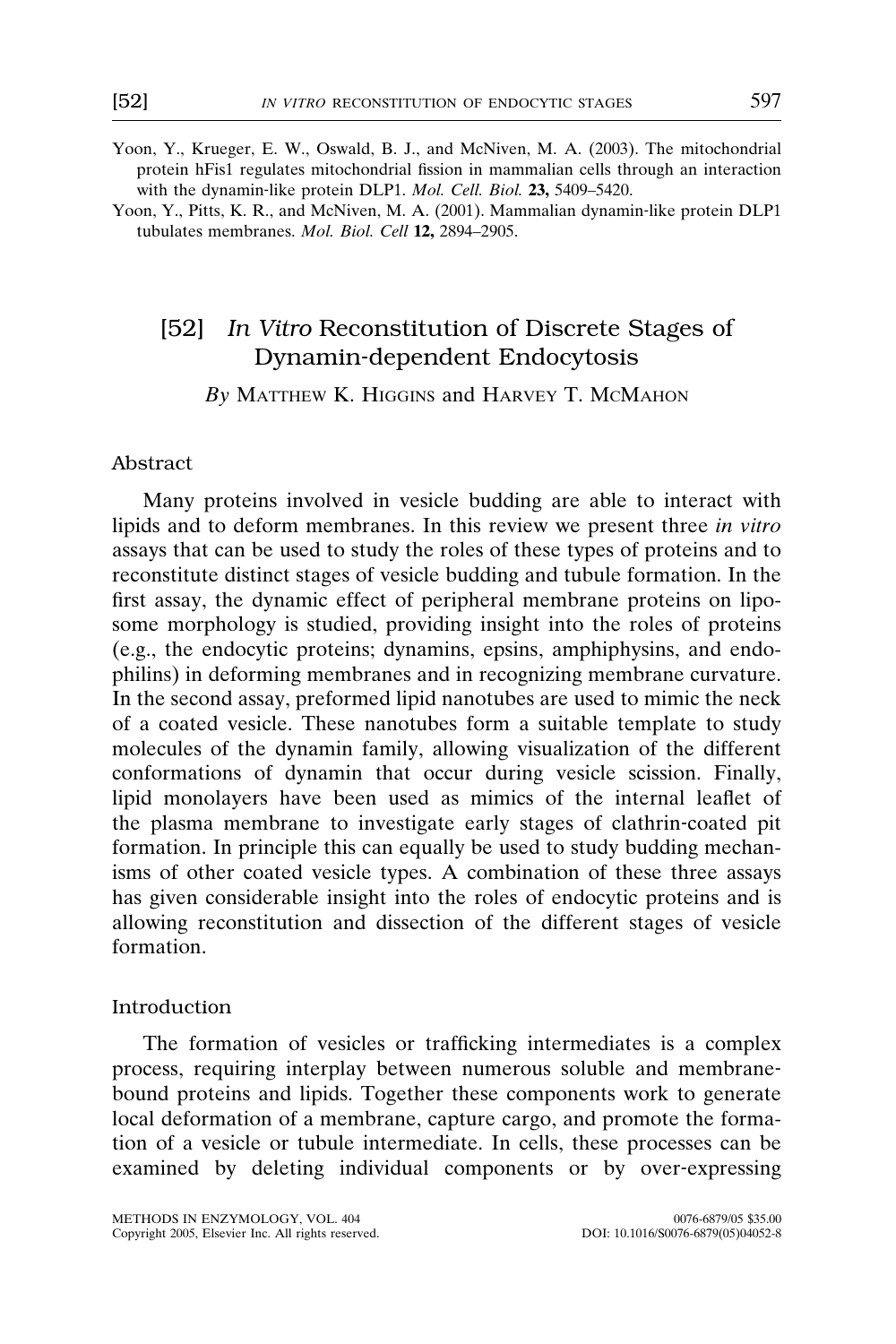proteins or their domains. This provides information about trafficking pathways but seldom yields precise information about the individual function of a protein component. Therefore the in vitro approach is valuable, allowing more precise roles to be assigned to proteins and allowing vesicle formation to be studied in molecular detail. However, care is needed in interpreting these data as a limited subset of binding partners is used and the lipid composition of model membranes and the concentration of protein components may not reflect those present in vivo. Therefore in vivo and *in vitro* approaches should be used in tandem, both resulting in different information and with *in vivo* experiments providing crosschecks to confirm in vitro data. Despite the pitfalls of studying isolated protein components, tremendous progress has been made in cell biology by such approaches, and only by understanding the molecular details can we begin to intelligently design therapies.

Method 1: Tubulation of Lipid Vesicles by Endocytic Proteins

#### Introduction

Many endocytic proteins that associate with membranes can deform the lipid bilayer, often causing tubulation. This can be caused by the shape of the lipid binding face of a protein (Peter et  $al$ [, 2004\)](#page-13-0) or protein oligomer ([Praefcke and McMahon, 2004; Sweitzer and Hinshaw, 1998](#page-13-0)) or can be due to active insertion into the membrane of a helix that stabilizes membrane curvature (Ford *et al.*[, 2002\)](#page-13-0). An example of the former is the tubulation of liposomes by the large GTPase, dynamin (see [Fig. 1C](#page-2-0)). Addition of dynamin, in the presence of nonhydrolyzable GTP analogues, causes liposome tubulation, with formation of tubules driven by assembly of an ordered array of dynamin molecules. These dynamin spirals show sufficient order to allow determination of their structure at 20Å resolution by processing of images of frozen tubules ([Zhang and Hinshaw, 2001](#page-14-0)) and are similar in diameter to the necks of endocytic vesicles. In this case tubulation is driven primarily by oligomerization of dynamin into a helix on the membrane template. Indeed, even in the absence of liposomes, dynamin can assemble into ring and tubules‐like arrays, forming the conformation preferred by the protein assembly [\(Hinshaw and Schmid, 1995;](#page-13-0) [Owen](#page-13-0) et al., 1998).

Dimers of the amphiphysin BAR domain also have intrinsic curvature and therefore bind most favorably to membranes with a curvature com-plementary to their own (Peter et al.[, 2004\)](#page-13-0). BAR domains are found in a wide variety of proteins, including amphiphysins (Peter *et al.*[, 2004; Razzaq](#page-13-0)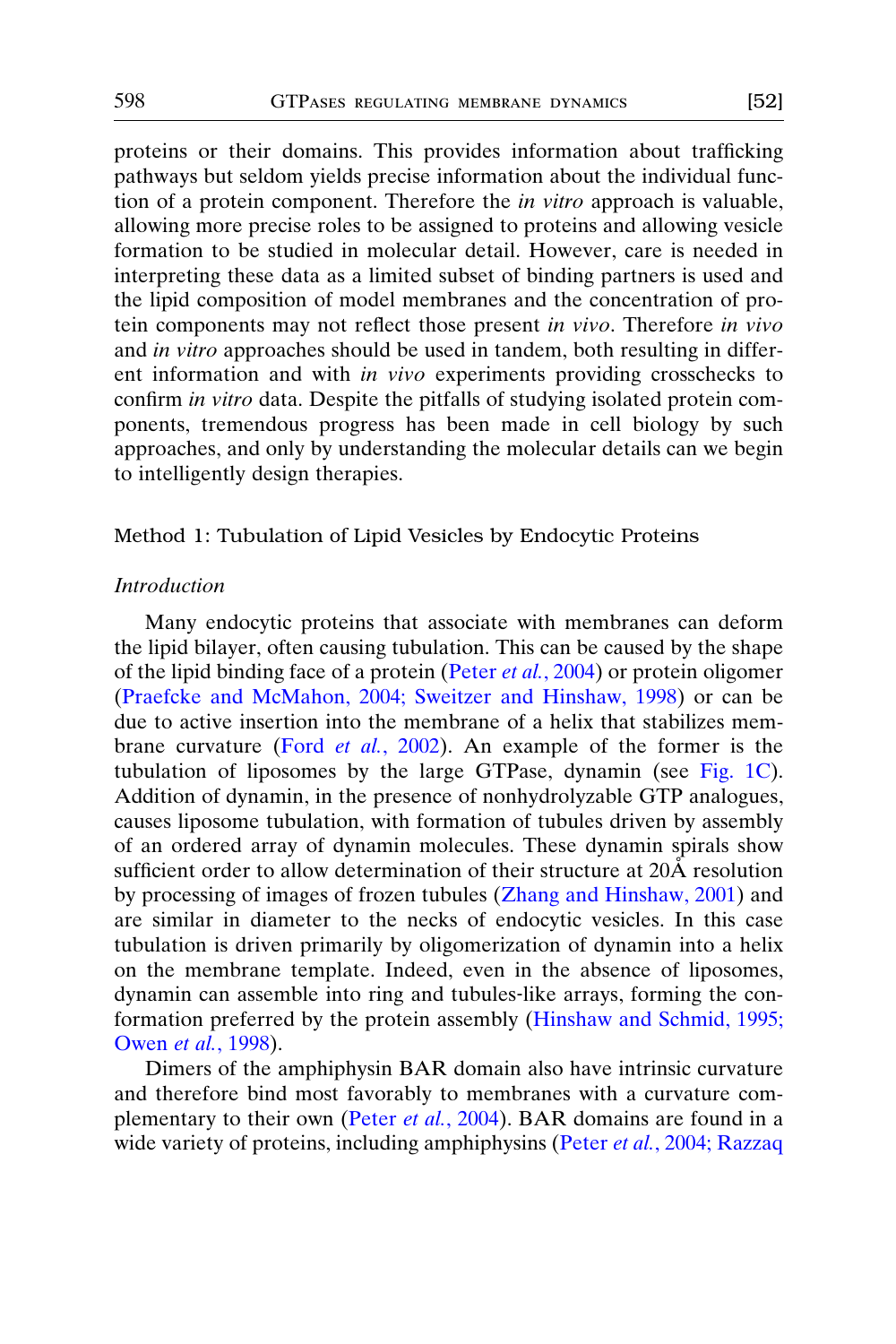<span id="page-2-0"></span>

FIG. 1. Studying dynamin, amphiphysin, and epsin mediated liposome tabulation. (A) An "exploded" view of the lipid extrusion devise used for the formation of liposomes. (B) Liposomes formed from Folch brain lipid extract. (C) The effect of dynamin on Folch brain lipid liposomes. (D) Tubules formed by incubating liposomes with Drosophila amphiphysin. (E) Tubules formed by incubating the ENTH domain of epsin with liposomes. The scale bars are 100 nm.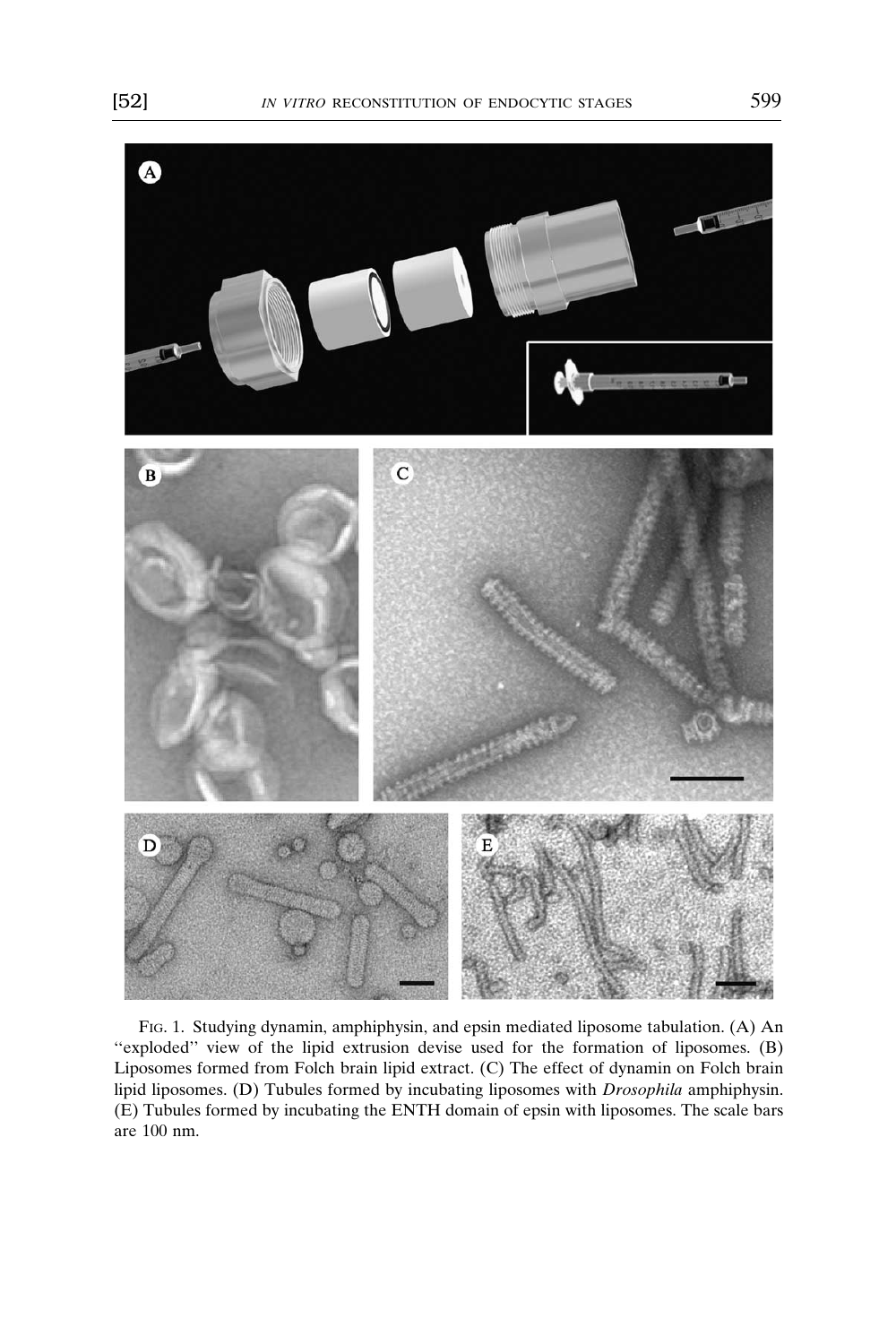et al.[, 2001; Takei](#page-13-0) et al., 1999), endophilins [\(Farsad](#page-13-0) et al., 2001), and many others (Peter et al.[, 2004\)](#page-13-0), and the presence of the BAR domain can be tested by observing the ability of a protein to tubulate liposomes [\(Fig. 1D](#page-2-0)). A variation of the BAR domain is an N‐BAR domain where an additional amphipathic helix inserts into the membrane, taking part in driving or stabilization of membrane curvature. The presence of an amphipathic helix that drives tubulation is also seen in the ENTH domain of epsin  $(Fig. 1E)$ (Ford et al.[, 2002\)](#page-13-0). As many other proteins are predicted to contain N‐terminal amphipathic helices, the liposome tubulation assay will prove a valuable test for the folding and insertion of these helices into membranes giving rise to increased membrane curvature.

It should be noted that the ability of an isolated protein to form tubules may not reflect an *in vivo* tubule forming capacity. Instead, the formation of a tubule reflects the ability of a protein to increase the curvature of a liposome. Indeed, a tubule is simply a liposome with high curvature around the circular cross‐section, but with a relaxed curvature along its length. Therefore, a clearer view of the role of a protein in vivo can be obtained by studying proteins in combination. Whereas epsin can tubulate liposomes, in combination with clathrin it forms invaginated clathrin buds (Ford et al.[, 2002](#page-13-0)) and in vitro the combination does not form tubules. Therefore the ability of a protein to form tubules may not always represent an in vivo tubulation activity, as interactions with other proteins may modify the conformation adopted within the cell. However, the ability of a protein to tubulate liposomes does reveal its capacity for altering and stabilizing a particular membrane curvature.

In the method described below, the processes of bilayer deformation can be studied using synthetic liposomes of any defined lipid composition. Liposomes are incubated with the protein of interest and observed in the electron microscope to reveal changes in liposome conformation accompanied with protein binding. In many of our studies where we did not know the precise lipid composition to use, we have instead used Folch brain lipids (Sigma, St. Louis, MO).

### Reagents and Equipment

Lipid Stocks. Phosphatidylinositol and phospatidylinositol‐4,5‐bisphosphate (PtdIns $(4,5)P_2$ ) (Avanti Polar Lipids, Alabaster, AL) weredissolved to 1 mg/ml in 3:1 chloroform:methanol. Cholesterol (Avanti), phosphatidylserine (PtdSer), phosphatidylcholine (PtdChol), and phosphatidylethanolamine (PtdEth) (Sigma) were dissolved to 10 mg/ml in chloroform. Folch extract is a total brain lipid extract containing around 10% of a variety of phosphatidylinositol lipids (Sigma, B1502) and is dissolved to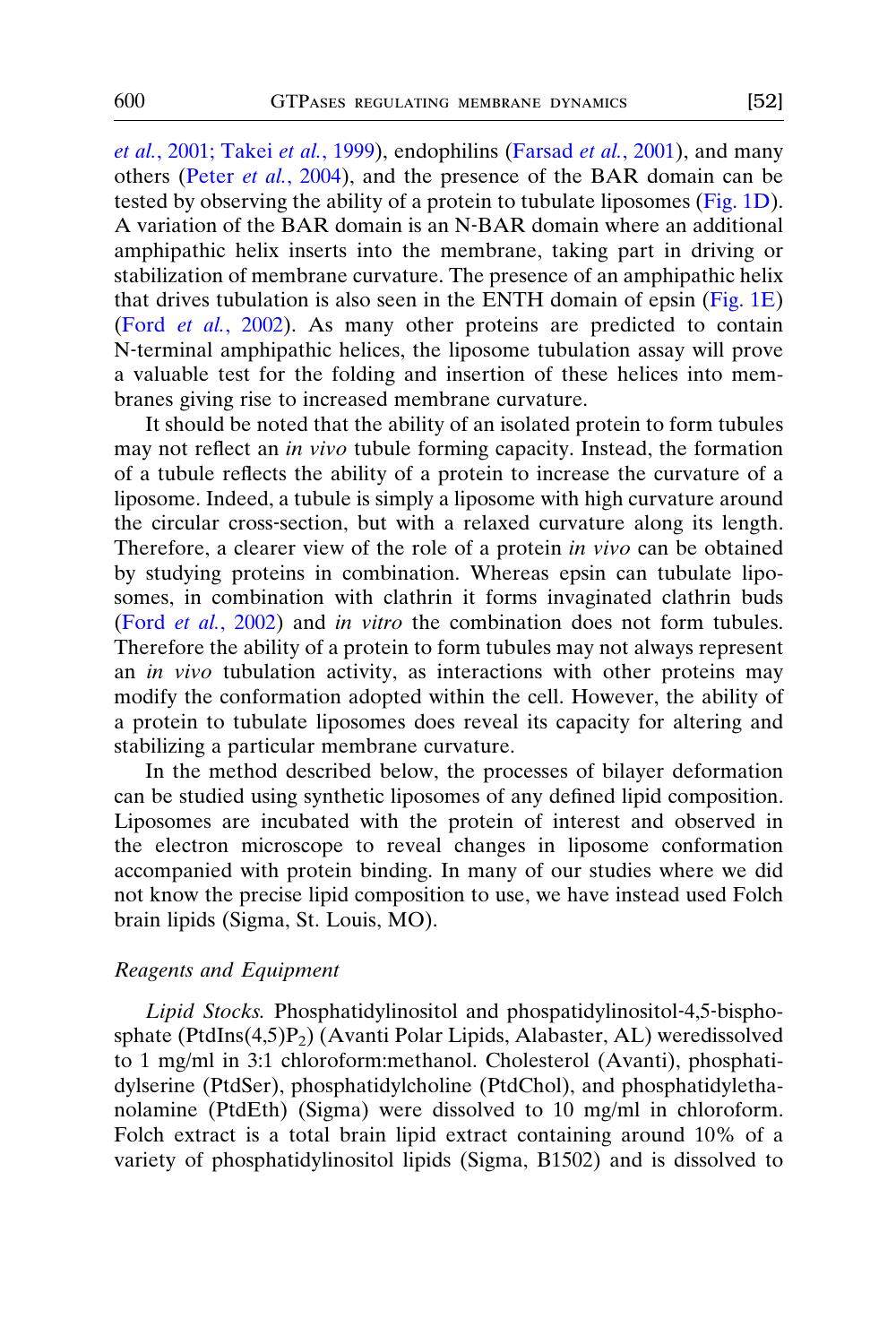10 mg/ml in a 19:1 mixture of chloroform:methanol. Concentrated lipid stocks were stored at  $-80^\circ$  under argon in glass vials with glass or Teflon lids.

Electron Microscopy Grids. First place a droplet of 2% collodian in amyl acetate (TAAB) onto a bath of filtered milli Q water. Allow the solvent to evaporate, leaving a film of plastic on the water surface. Wash a box of 300 mesh carbon electron microscope grids (TAAB) in acetone, air dry, and place onto the carbon surface with the ''rough'' side in contact with the carbon. Remove the plastic film from the top of the water by laying a piece of parafilm onto the top and pulling it off again. Allow this to dry on the bench. When dry, carbon coat using an E306A carbon evaporator (BOC Edwards, UK), leaving a thin carbon coat on the surface of the grid.

Stain. Prepare 2% uranyl acetate (Biorad, UK) with 0.0025% polyacrylic acid (Sigma) in water. The presence of polyacrylic acid reduces precipitation of the stain. In the absence of polyacrylic acid, stain should be prepared fresh and filtered before use.

Nucleotides. GDP and GTP $\gamma$ S were purchased from Roche. GTP $\gamma$ S should be fresh to avoid breakdown products, including GDP, which will alter the conformation of bound dynamin.

Extrusion of Liposomes. An extrusion device is used to generate lipo-somes of a defined maximum size (shown in an "exploded" view [Fig. 1A](#page-2-0)). The central element of the device consists of two pieces of Teflon with a 0.6 mm hole passing through each block. These holes widen out at one side to 4 mm to allow the insertion of a 1 ml disposable syringe. At the opposite end is a groove to accommodate a 15 mm o‐ring. Two of these pieces are placed together with o‐rings in contact to form a seal around a filter. These filters are Whatman Cyclopore filters with pore sizes of 0.1, 0.2, or 0.4  $\mu$ m. A swagelok male pipe weld connector, bored out to hold the Teflon blocks, is used to hold the arrangement in place. 1 ml disposable syringes placed at either end allow the lipid mixture to be extruded through the filter in both directions.

#### Making Liposomes of a Defined Size

1. Prepare lipid mixtures to a total lipid concentration of 1 mg/ml in a 19:1 mixture of chloroform:methanol in a glass tube. Methanol is necessary to maintain the solubility of some lipids, including PtdIns $(4,5)P_2$ . A common lipid mixture consists of 10% cholesterol, 40% PtdEth, 40% PtdSer, and 10% of the lipid specific for the protein of interest (often PtdIns $(4,5)P_2$ ). An alternative is to use a Folch brain lipid extract or a liver lipid extract.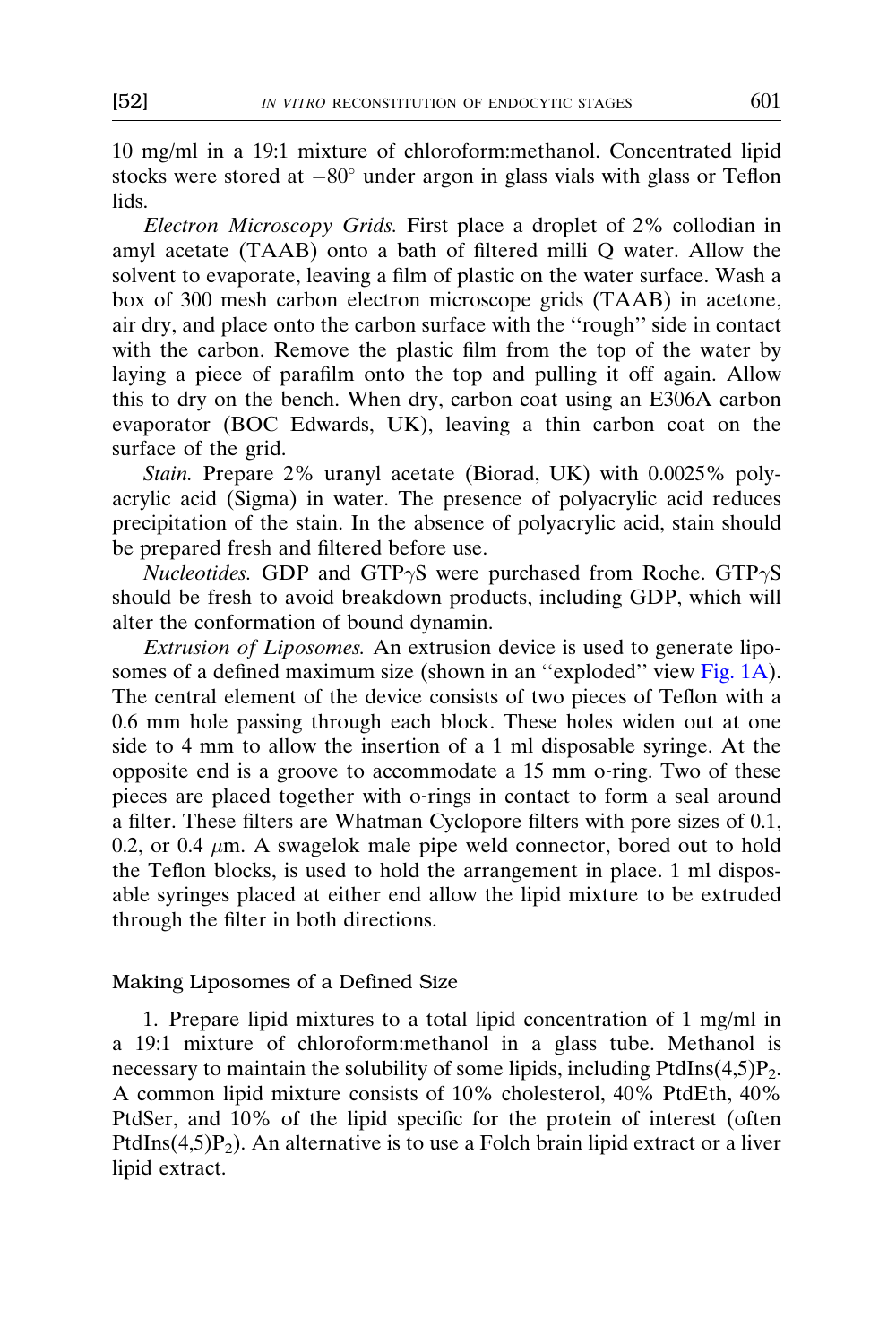2. Remove solvent from the lipid mixture by evaporation under a gentle stream of Argon. This generates a thin lipid film on the surface of the glass. When this film becomes white, turn up the flow to spread out the last drops and avoid leaving thick lumps of precipitated lipid. Place the dried lipid in a desiccator under vacuum for 10–15 min to complete drying.

3. Rehydrate the dried lipid mixture by adding 1 ml of filtered buffer (50 mM HEPES pH 7.4, 120 mM NaCl) and leave for 5 min at room temperature. Sonicate in a bath sonicator for 2 min to strip the lipid film off the surface of the glass. Then apply two 2 sec pulses with a small (2 mm) probe sonicator to break lipid particles into liposomes.

4. Filter through 0.1, 0.2, or 0.4  $\mu$ m polycarbonate filters (Whatman Cyclopore filters, UK) using the extrusion device. The sample should be pushed through the filtration unit between the two 1‐ml syringes 11 times. It is important to use an odd number of extrusion steps to ensure that all of the final material has been through the filter and material simply trapped in the extrusion device is not washed back into the sample. A loss of 100–200  $\mu$ l is usually observed.

# Purification of Dynamin and Its Mutants from E. coli

Dynamin can be prepared from a variety of different sources, including rat brain, bacteria, or baculovirus‐infected insect cells. The purification protocol relies on the affinity of dynamin for the SH3 domain of amphiphysin 2. The protocol yields approximately 0.5 mg of dynamin from each liter of bacterial culture.

1. To produce dynamin from  $E.$  coli, the dynamin 1 gene is expressed from pET34b. Grow cells at 37 $^{\circ}$  until log phase, induce with 1 mM IPTG, and incubate overnight at 19 $^{\circ}$ . Harvest cells and resuspend in 150 mM NaCl, 20 mM HEPES pH 7.4, 2 mM EDTA, 2 mM DTT (incubation buffer). Break by French Press and clarify by centrifugation at 200,000g.

2. Lyse 3 l of E. coli containing a GST fusion of the Amph2 SH3 domain in incubation buffer. Clarify at 200,000g for 30 min and incubate the supernatant with glutathione beads for 40 min. Wash with incubation buffer.

3. Incubate Amph2 SH3 coated glutathione beads with dynamin containing lysate for 40 min and wash with incubation buffer. Elute dynamin with 1.1 M NaCl, 20 mM PIPES pH6.2, 10 mM CaCl<sub>2</sub> and dialyze overnight into incubation buffer. Concentrate using a 50 kDa MWCO Vivaspin concentrator. If the preparation is clean, the sample can be concentrated up to and above 0.5 mg/ml without precipitation.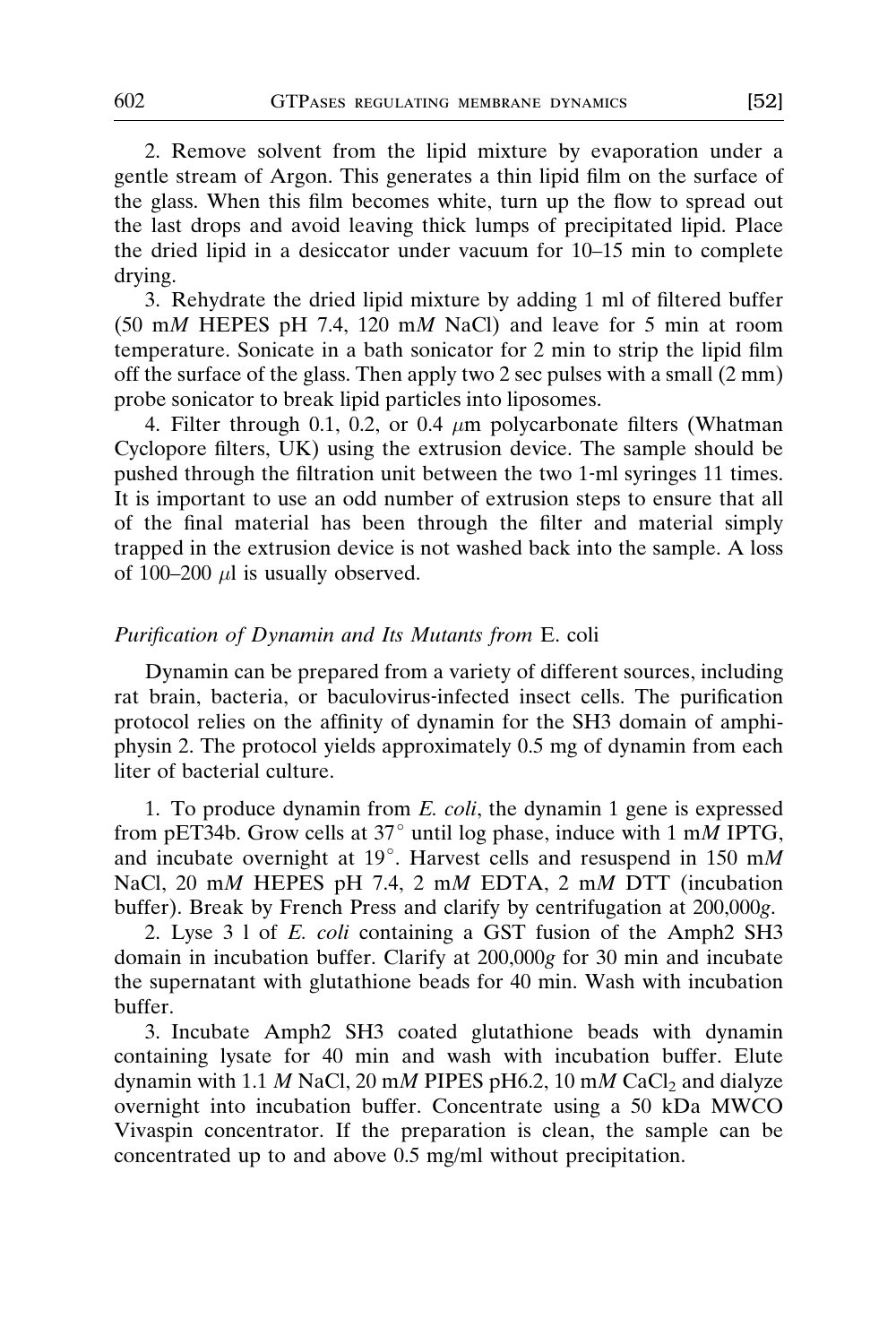4. Further purify the dynamin by gel filtration. Use an S200 16/60 gel filtration column (Amersham Biosciences) pre-equilibrated with  $150 \text{ m}$ NaCl, 20 mM CHES pH 10, 2 mM EDTA, 2 mM DTT. Use of a pH 10 buffer prevents dynamin oligomerization, allowing greater concentration and purification by gel filtration. Dialyze into 150 mM NaCl, 20 mM HEPES pH 7.4, 0.4 mM DTT for use.

# Analyzing the Effect of Proteins on Liposome Conformation

1. Incubate liposomes (0.1 mg/ml lipid) and protein (0.1–0.5 mg/ml) in buffer for 5 min at room temperature.

2. Place 5  $\mu$ l liposome mixture onto a glow discharged (hydrophilic) electron microscope grid and leave for 1 min to adhere. Blot excess buffer onto Whatman filter paper and stain by pipetting uranyl acetate onto grids, leave for 15 sec, blot, and then repeat. Blot gently, leaving a thin layer of stain on the grids, leave to air dry, and study in a transmission electron microscope.

# Method 2: Analysis of Conformational Changes of Dynamin on Preformed Lipid Nanotubes

# Introduction

Different lipid molecules associate together to form membrane structures with very different overall curvatures. When liposomes are made in the presence of sufficient concentrations of nonhydroxylated fatty‐acid galactoceramides (NFA‐GalCer) they form nanotubes (Wilson‐[Kubalek](#page-14-0) et al.[, 1998\)](#page-14-0). We have used these preformed lipid nanotubes to examine the effect of GTP hydrolysis on the conformation of a dynamin helix (Marks et al.[, 2001; Stowell](#page-13-0) et al., 1999). Indeed, in the absence of GTP hydrolysis, purified dynamin aggregates to form helices and, as seen above, can tubulate liposomes. Also, dynamin interacts with lipid nanotubes to form ordered arrays with a diameter similar to the constricted necks of clathrin-coats pits observed in vivo (Stowell et al.[, 1999; Takei](#page-13-0) et al., 1995), suggesting that the nanotube acts as a good mimic of the neck of a vesicle.

The analysis of dynamin helices formed on lipid tubules provides a picture of what happens to a dynamin assembly upon GTP hydrolysis, as dynamin adopts different conformations in the presence of different nucleotides. While the GTP bound state of dynamin (observed in the presence of  $GTP\gamma S$ ) forms a tight helix with a spacing of 11 nm, in the GDP bound state the spacing has nearly doubled to 20 nm ([Stowell](#page-13-0) et al., 1999).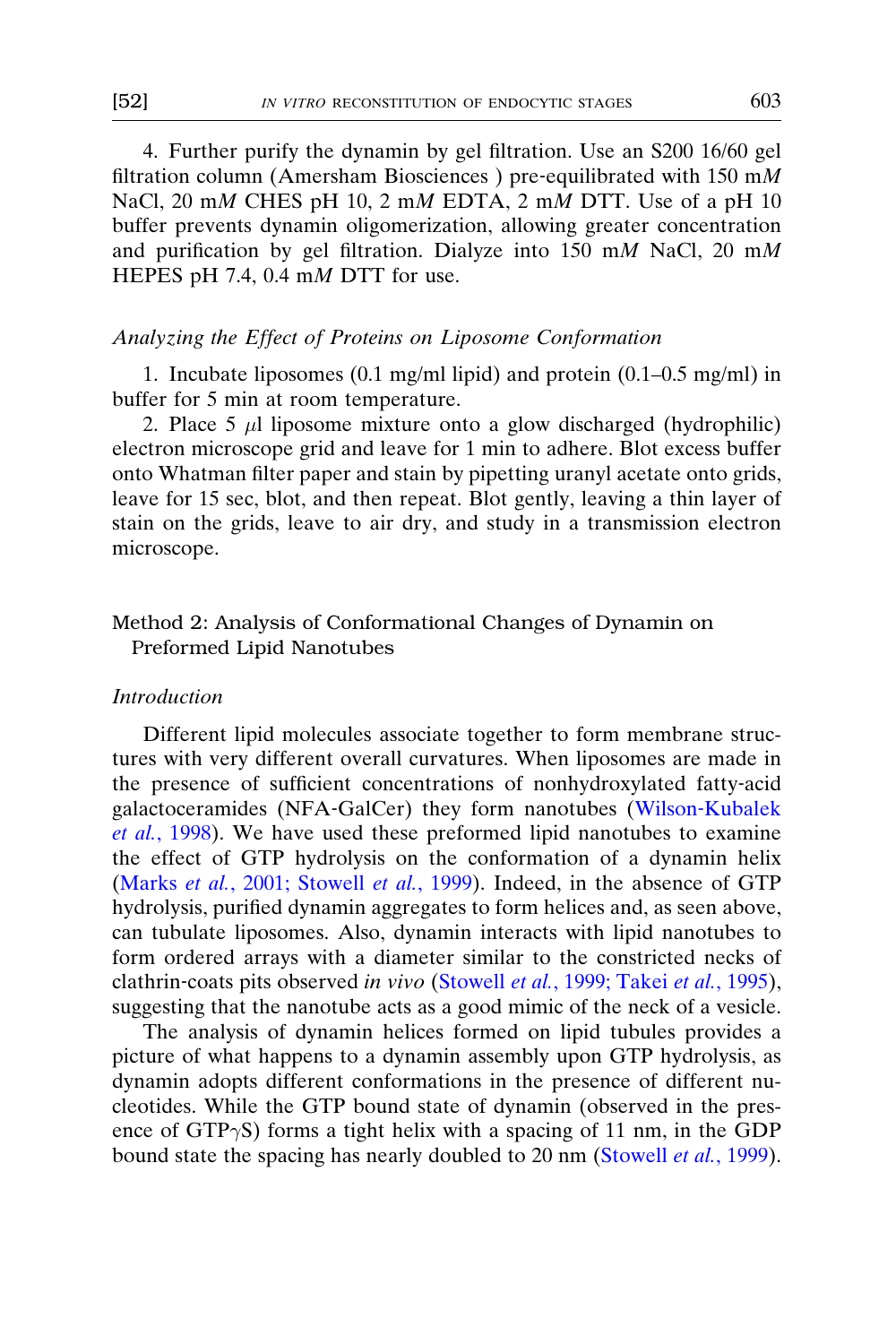This suggests a dramatic increase in the pitch of the helix upon GTP hydrolysis that may drive the scission of the vesicle neck: the ''poppase'' model for dynamin function. Further experiments, with mutants of dynamin, have shown that efficient GTP hydrolysis and the increase in pitch of the dynamin helix are required to allow endocytosis ([Marks](#page-13-0) *et al.*, 2001).

We propose that lipid nanotubes will be important for analysis of the conformational states of other members of the dynamin superfamily. However, it should be noted that these tubules are conformationally stable and may not be as easily ''squeezed'' as liposomes. Therefore conformational changes perpendicular to the membrane plane may be underestimated. Thus (as with the tubulation assay described in Method 1) conclusions must be verified in live cells, where mutants can be expressed and trafficking monitored [\(Marks](#page-13-0) et al., 2001).

#### Reagents and Equipment

Lipid Stocks and Buffers. Lipid nanotube formation uses the same equipment as liposome formation. The major difference is the use of NFA‐GalCer (Sigma) as a replacement for phosphatidylethanolamine and phosphatidylserine. NFA‐GalCer stocks are prepared to 10 mg/ml in chloroform and stored at  $-80^{\circ}$  under argon. The buffer used for the study of dynamin on lipid nanotubles is 135 mM NaCl, 5 mM KCl, 20 mM HEPES pH 7.4, 1 mM  $MgCl<sub>2</sub>$ .

#### Procedure

## Making Lipid Nanotubes

1. The key lipid component required to promote nanotube formation is NFA‐GalCer (Sigma C 1516). Tubule formation requires in excess of 20% NFA‐GalCer with a typical composition of (w/w) 10% cholesterol, 40% NFA-GalCer, 40% PtdChol, 10% PtdIns $(4,5)P_2$ . This generates lipid tubes with a diameter of around 28 nm, which are filtered to give a uniform length [\(Fig. 2A](#page-8-0)).

2. Make nanotubes using the same protocol as for liposomes. After drying the lipid mixture, resuspend in buffer and sonicate as above. To form a homogenous preparation, extrude through a filter with a pore size of 0.2  $\mu$ m before use.

#### Studying the Conformational Stage of Dynamin Spirals

1. Incubate nanotubes (0.1 mM lipid), dynamin (0.5  $\mu$ M), and nucleotides (1 mM) for 10 min at room temperature. To observe the GTP bound form of dynamin use fresh GTP $\gamma$ S.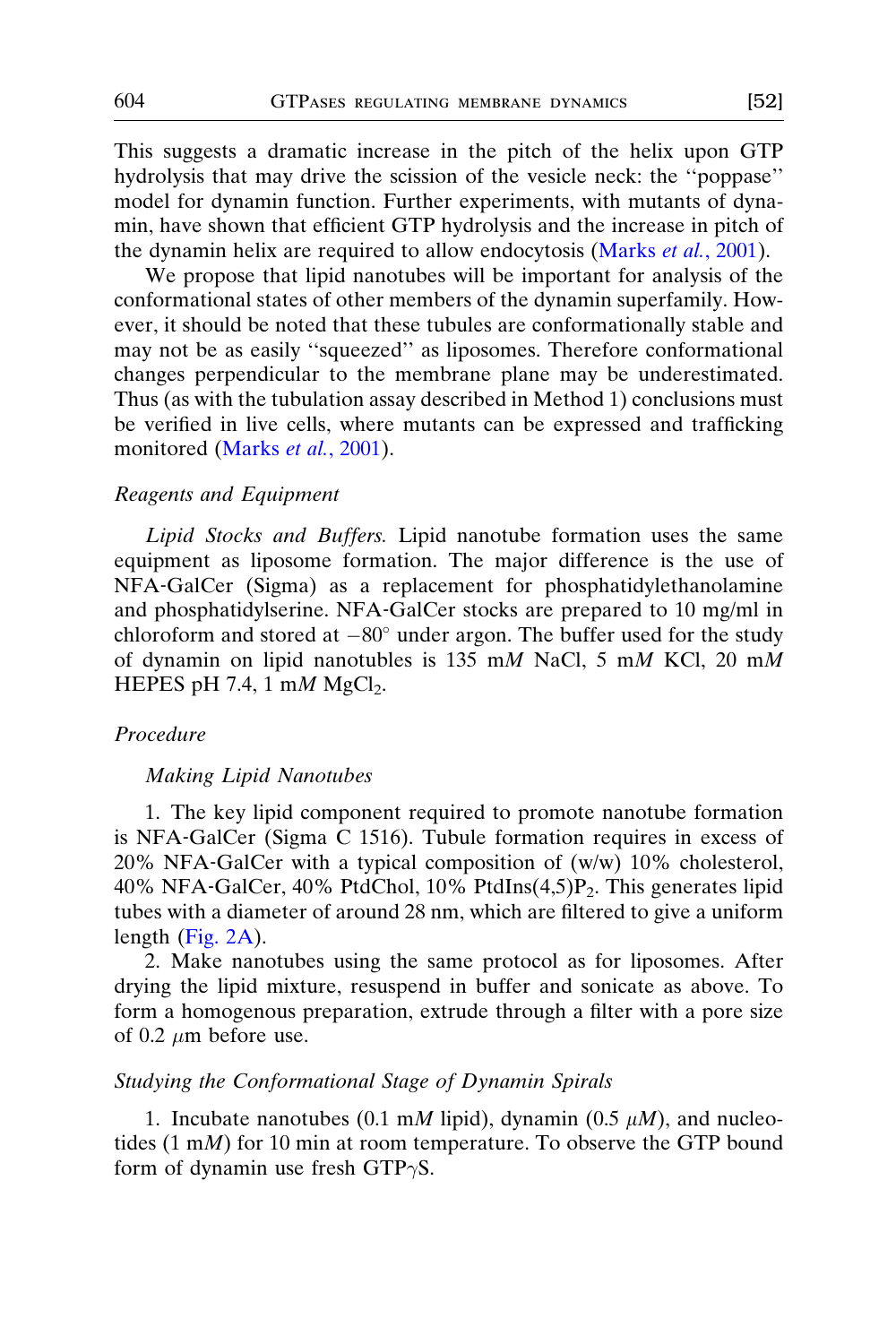<span id="page-8-0"></span>

FIG. 2. Studying the conformation of dynamin on a lipid nanotube. (A) Undecorated lipid nanotubes. (B) Lipid nanotubes incubated with dynamin in the presence of  $GTP\gamma S$ . The scale bar is 200 nm. The inserts show close‐up views of dynamin on lipid tubules in the presence of  $GTP<sub>Y</sub>S$  (left hand insert) and  $GDP$  (right hand insert) showing that the pitch of the dynamin spiral is greater when GDP bound than when  $GTP\gamma S$  bound.

2. Place onto a glow discharged (hydrophilic) electron microscope grid and leave for 1 min to adhere. Blot excess buffer onto Whatman filter paper and stain for two 15 sec incubations with uranyl acetate. Blot gently, leaving a thin layer of stain on the grid surface, air dry, and observe by electron microscopy. Figure 2B shows dynamin spirals observed on lipid nanotubes.

## Method 3: Analysis of Early Stages of Endocytosis on a Lipid Monolayer

## Introduction

Lipid monolayers have been used for many years as templates for the formation of two-dimensional crystals (Chiu et al.[, 1997\)](#page-13-0), and for surface tension measurements (Stahelin et al., 2003). We have used them as mimics of the inner leaflet of the plasma membrane to reconstitute the early stages of clathrin-coated vesicle formation (Ford et al.[, 2001, 2002\)](#page-13-0) and they can equally well be applied to other vesicle and tubule budding mechanisms. A lipid monolayer forms when a droplet of solvent‐dissolved lipid is placed onto an aqueous droplet. As the solvent evaporates, lipid molecules become oriented at the air-water interface with head groups in contact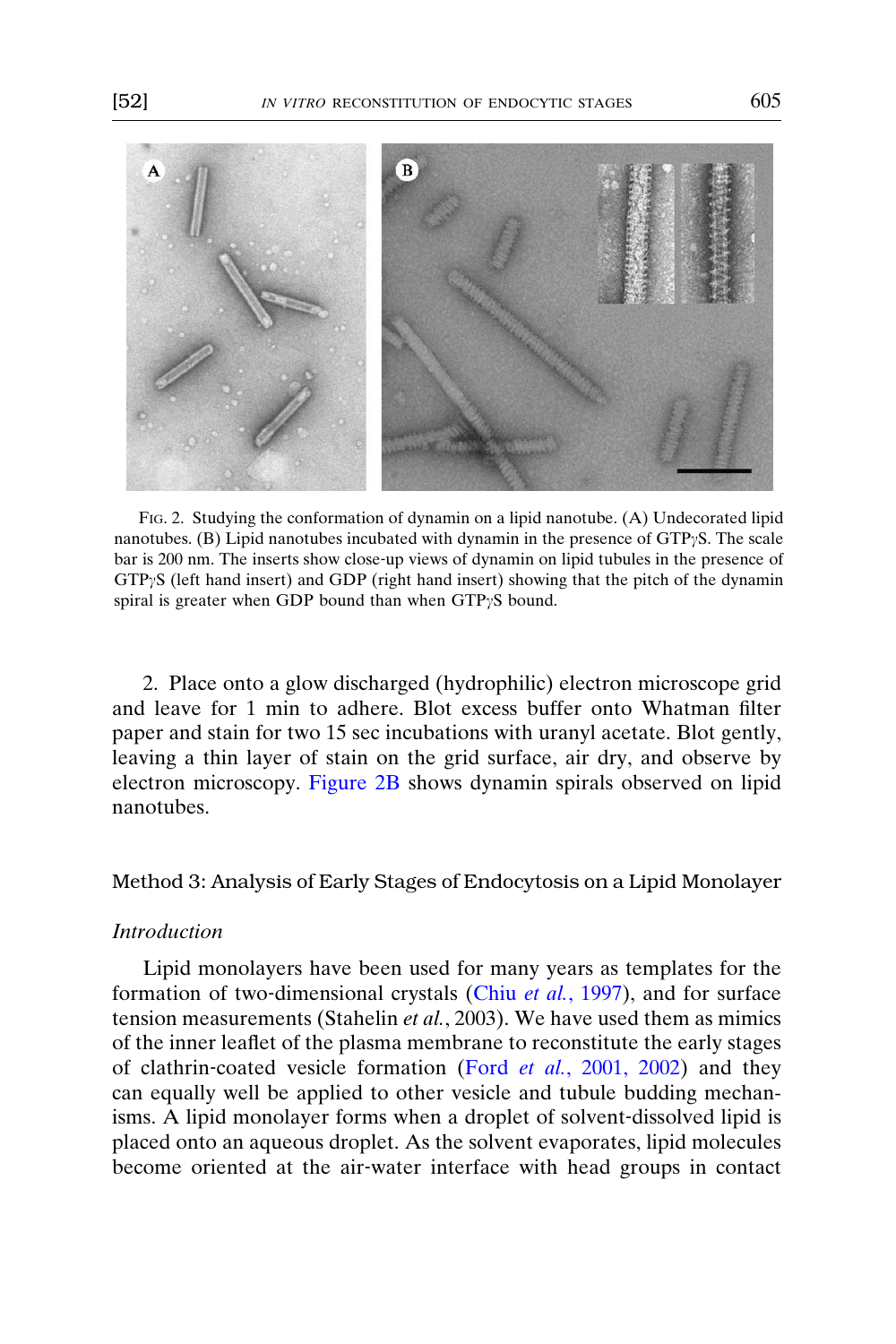with the aqueous mixture and hydrophobic tails extending into the air. Proteins of interest are injected underneath the monolayer and a hydrophobic electron microscope grid is placed onto its hydrophobic surface. The grid can be removed and stained for study in the electron microscope, revealing the structures that form on the aqueous surface of the monolayer. In addition, the grid can be platinum shadowed, with the height of shadows revealing the degree of invagination (or budding) of the membrane.

This assay is well suited for the study of clathrin coat formation as distinctive clathrin arrays can be readily observed by electron microscopy. It was first used to show the role of AP180 in promoting the formation of flat clathrin lattices on a membrane surface containing PtdIns $(3,4)P_2$ and the increased degree of invagination of these lattices upon the addition of the AP2 adaptor complex (Ford et al.[, 2001](#page-13-0)). Subsequently, it has been used to investigate the nucleation of clathrin lattices by both epsin ([Ford](#page-13-0) et al., [2002](#page-13-0)) and disabled-2 ([Mishra](#page-13-0) et al., 2002).

#### Reagents and Equipment

Buffers and Reagents. Nucleation of clathrin lattices by AP180 or AP2 was studied HKM buffer, consisting of 25 mM Hepes pH 7.4, 125 mM potassium acetate, 5 mM magnesium acetate, and 1 mM dithiothreitol. Lipid stocks and uranyl acetate stocks were prepared as above.

Purified Proteins. When analyzing clathrin lattice formation, clathrin was purified from pig brain as in Smith et al. [\(1998\),](#page-13-0) dialyzed into HKM buffer, and centrifuged for 20 min at 100,000g immediately prior to use to remove aggregates. AP2 was also purified from pig brain as in [Smith](#page-13-0) et al. [\(1998\)](#page-13-0) and rat brain AP180 was expressed in baculovirus-infected Sf9 cells and purified as in Ford et al. [\(2001\).](#page-13-0)

Monolayer Device. This consists of a Teflon block with  $60-\mu l$  wells (as shown in [Fig. 3A and B](#page-10-0)). Each well has two entrances. The lipid monolayer and electron microscope grid are placed on the large 35 mm diameter top entrance (A) while a smaller side entrance (B) is used for injection of protein samples underneath the monolayer. As traces of lipid contaminants on the Teflon block can result in misleading negative controls, the block should be cleaned thoroughly before and after use by rinsing with hot water, then ethanol, and finally, soaking overnight in a mixture of chloroform/methanol to remove any protein or lipid residue. A humid chamber is used to prevent evaporation during the experiment. A covered container with a wet sponge or paper towel is sufficient.

Carbon Coated Electron Microscopy Grids. These are prepared as described previously; however, if copper grids are used, some copper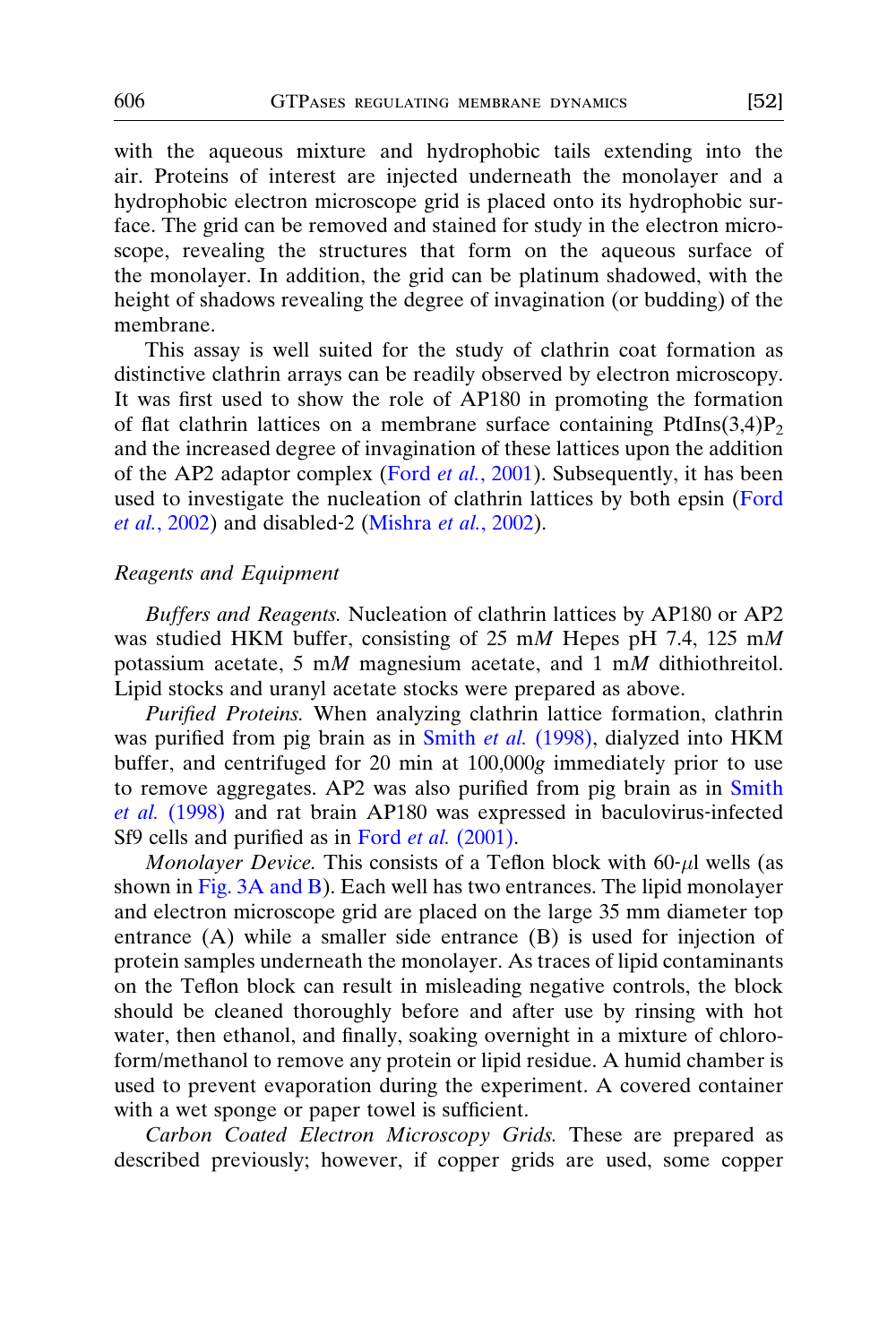<span id="page-10-0"></span>

FIG. 3. Studying early stages of vesicle budding on lipid monolayers. (A) A view showing the Teflon block used to investigate the formation of clathrin coats on a lipid monolayer. (B) A cross section through two of the wells. Each well has two entrances. Entrance A is where the lipid monolayer is formed while entrance B is used to inject protein underneath the monolayer. (C) and (D) are images of negatively stained clathrin coats formed in the presence of (C) AP180 or (D) AP180 and AP2. The presence of added AP2 results in formation of more electron dense coats. (E) and (F) are images of platinum shadowed clathrin coats formed in the presence of (E) AP180 or (F) AP180 and AP2. The addition of AP2 leads to invagination of the coats as seen by the increase in the shadow length. Scale bars are 200 nm in length.

leaches from the grid during the incubation with the lipid monolayer. Therefore we use gold electron microscope grids (G204G from Agar Scientific, Stansted, Essex, England) which have been coated using the protocol described above. Forceps are used for handling EM grid, and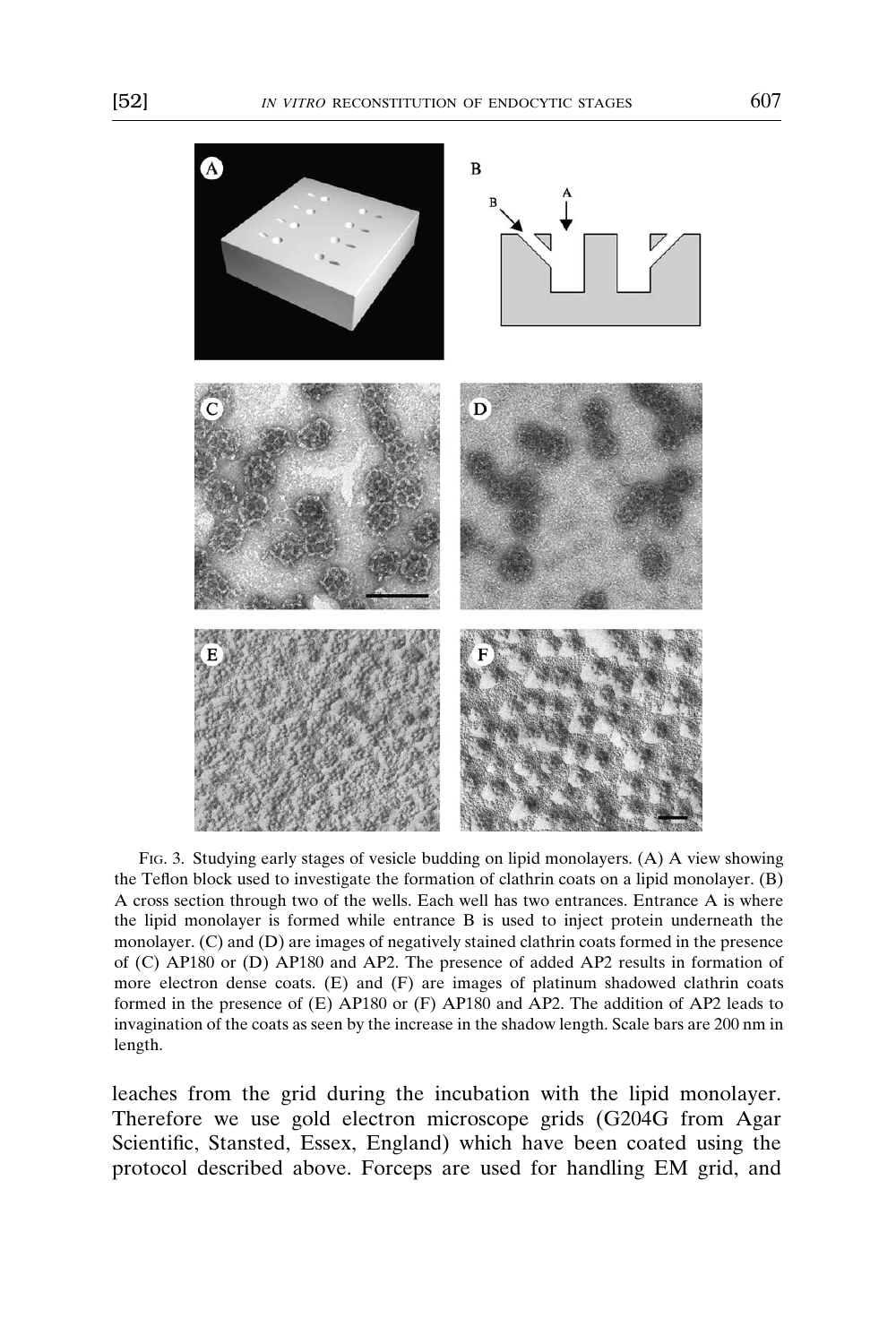self-locking spring forceps are especially useful. Whatman filter paper was used for blotting EM grids.

Platinum Shadowing. An E306A carbon evaporator is required. This is used in conjunction with a 10 cm long 0.2 mm diameter piece of platinum wire (TAAB Laboratories, Aldermaston, Berkshire, England) and a 10 cm long, 1 mm thick tungsten wire (also TAAB). Samples are viewed with a transmission electron microscope.

### Procedures

Formation of a Lipid Monolayer

1. Prepare lipid mixtures to a total lipid concentration of 0.1 mg/ml in a 19:1 mixture of chloroform:methanol. Methanol is necessary to maintain the solubility of some lipids, including  $PtdIns(4,5)P_2$ . The lipid mixture can be tailored to the protein of interest, with 10% cholesterol, 40% PtdEth, 40% PtdSer, and 10% PtdIns(4,5) $P_2$  used for the analysis of AP180 and epsin mediated clathrin nucleation. An alternative is to use a brain lipid extract such as Folch extract. Lipid mixtures should be prepared fresh.

2. Arrange the Teflon block in a humid chamber and fill wells with buffer. It is important not to overfill wells, as a concave inner surface will influence monolayer formation.

3. Carefully pipette (or inject with Hamilton syringe) 1  $\mu$ l of lipid mixture on to the larger entrance of each well (A). As a negative control, pure chloroform or a lipid mixture that will not bind the protein of interest can be injected. These controls are important when studying clathrin coat formation as traces of preformed clathrin cages will otherwise give misleading results. Incubate the block at room temperature for 60 min allowing chloroform to evaporate, leaving a monolayer of lipid on the surface of the buffer.

4. Carefully place one EM grid, carbon side down, onto the top of each buffer droplet. Grids should not be glow discharged before use as a hydrophobic carbon film is required to adhere to the hydrophobic lipid tails of the monolayer.

# Analysis of Coat Formation

1. Gently inject proteins into the side injection entrance (B). When analyzing clathrin lattice formation, the final protein concentrations in the well should be 0.5–2  $\mu$ M for AP180/epsin/adaptor protein, and 30–500 nM for clathrin. Incubate for 60 min at room temperature in the humid chamber.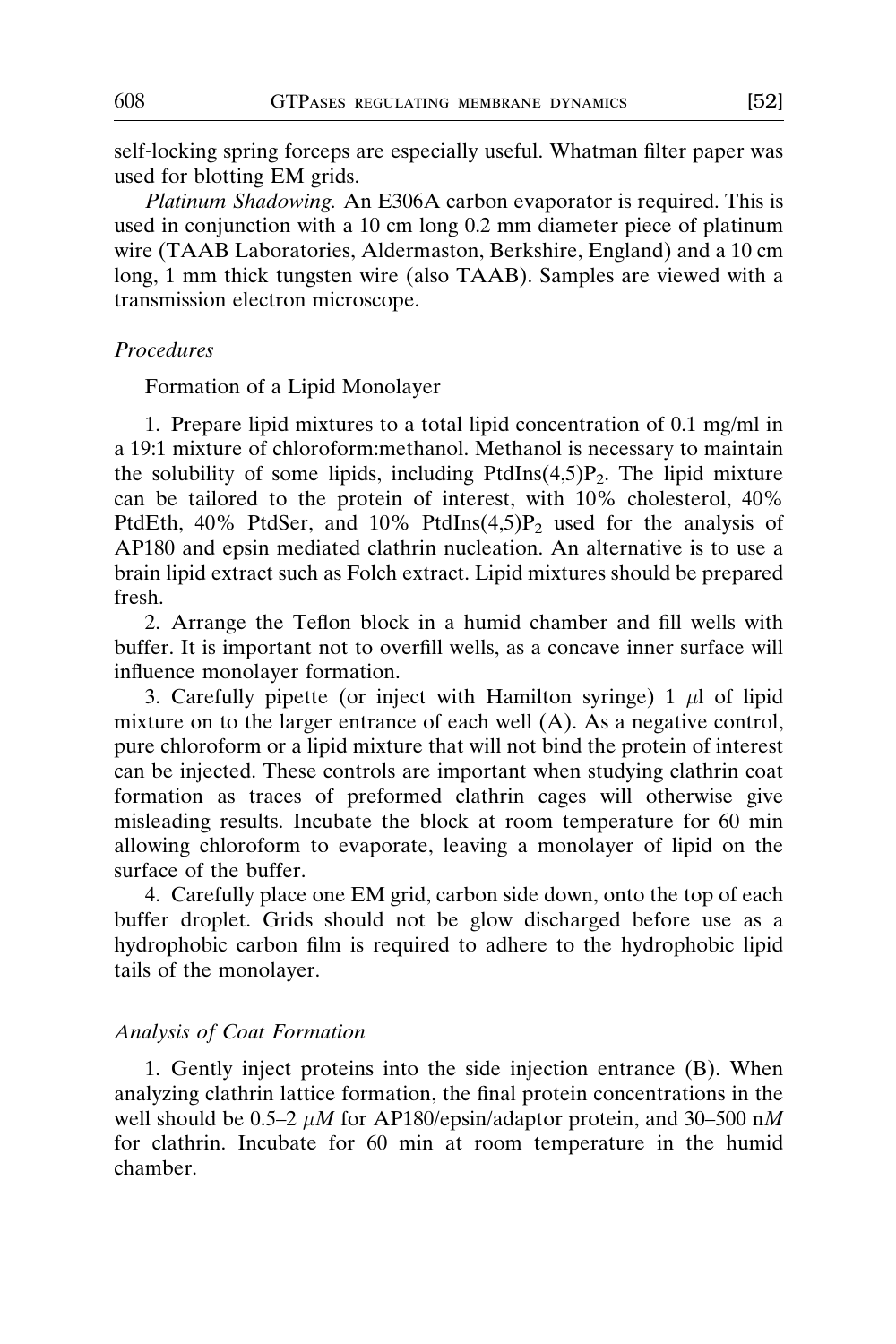2. On a piece of parafilm, place  $15-20 \mu l$  droplets of stain for each grid. Then, to facilitate removal of the grid from the Teflon block, gently inject 30  $\mu$ l of buffer into the side injection entrance (B in [Fig. 3B\)](#page-10-0), thereby raising the grid above the surface of the block. Immediately remove the grid with forceps and lift it vertically off of the droplet. Blot the grid briefly by touching it on a piece of filter paper, then the first stain droplet, and then blot immediately. Touch the grid to the second stain droplet, leave for 30 sec, and blot briefly. This negatively stains the sample by leaving a film of stain on the surface of the grid in which the protein is embedded. However, if the grids is to be platinum shadowed, hold it to the filter paper for several seconds before the stain dries to ensure the removal of excess stain as required for positive staining. Lay the grid on another piece of filter paper to dry.

3. Grids can be examined in a transmission electron microscope immediately, or stored at room temperature. The result of experiments investigating the effect of AP180 and AP2 on clathrin lattice formation in this way is shown in [Figure 3C and D](#page-10-0).

4. To investigate the degree of invagination of structures formed on the grid surface, a positively stained grid can be platinum shadowed. Set up the vacuum evaporator with a 2 cm long piece of platinum wire coiled tightly around a piece of 1 mm thick tungsten wire. Place the grids to be shadowed on a platform such that the platinum wire maintains an angle of about  $10^{\circ}$  to the plane of the grid. Place a shield between the grid and the platinum and create a vacuum in the evaporator. Turn on the current and when the platinum wire melts, remove the shield. Often two minutes of shadowing is sufficient, but this depends on the evaporator and should be optimized. The results of single angle platinum shadowing for clathrin lattices formed in the presence of AP180 and AP2 are shown in [Fig. 3E and F.](#page-10-0)

#### Conclusions and Future Directions

The methods presented here provide snapshots of membrane budding and scission processes. Future developments will make the assays more quantitative rather than qualitative, allowing these studies to address many of the important questions remaining in understanding vesicle formation such as the mechanism of cargo incorporation into a coated vesicle, the energetics of vesicle generation, the use of alternative adaptor molecules, and the regulation of the process. No doubt these techniques will also be applied to many other different membrane budding and scission mechanisms and will help in the assignments of protein functions. The ultimate goal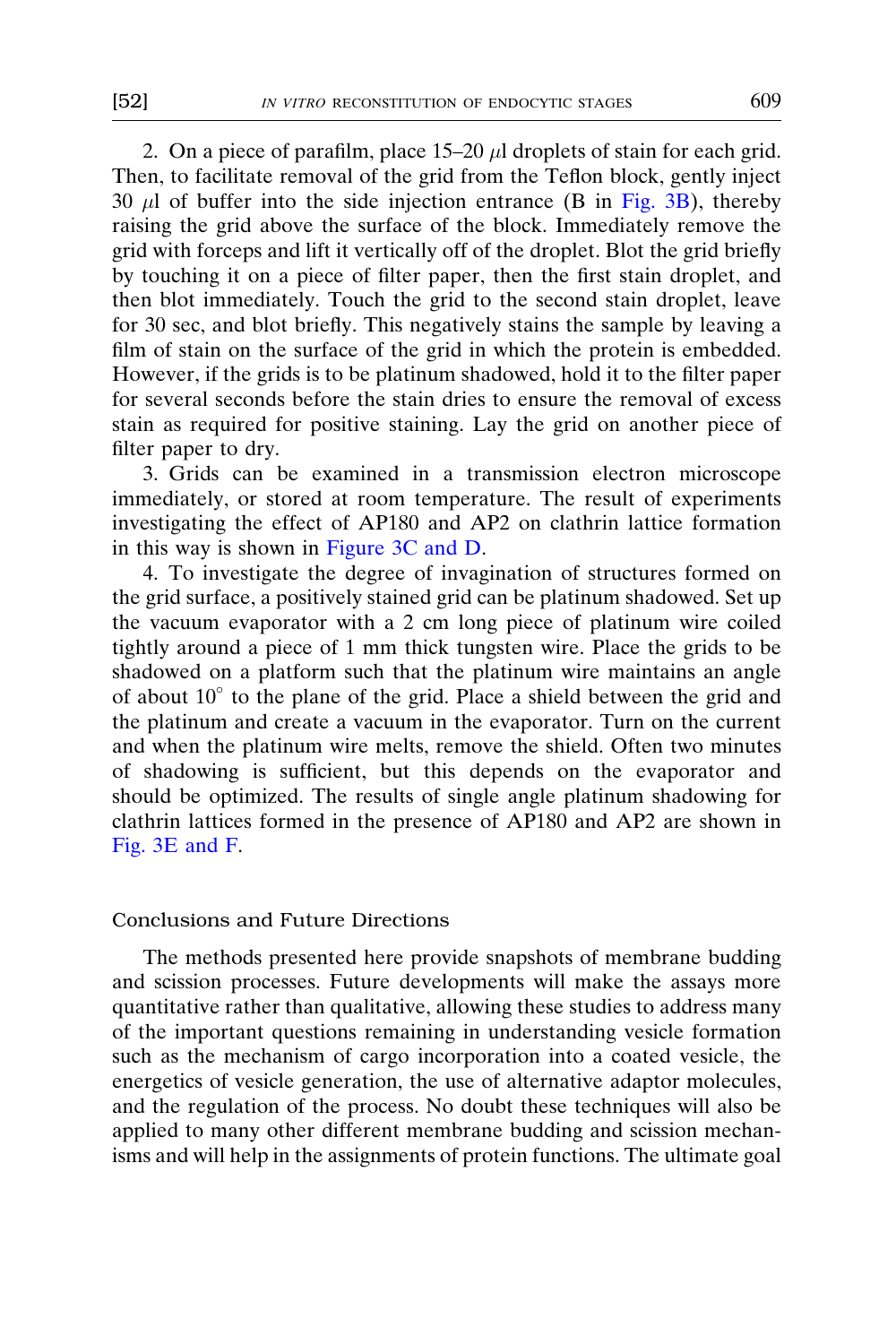<span id="page-13-0"></span>is reconstitution of complete budding pathways in vitro as more and more proteins are purified and added into systems like the ones presented.

#### References

- Chiu, W., Avila‐Sakar, A. J., and Schmid, M. F. (1997). Electron crystallography of macromolecular periodic arrays on phospholipid monolayers. Adv. Biophys. 34, 161–172.
- Farsad, K., Ringstad, N., Takei, K., Floyd, S. R., Rose, K., and De Camilli, P. (2001). Generation of high curvature membranes mediated by direct endophilin bilayer interactions. J. Cell Biol. 155, 193–200.
- Ford, M. G., Pearse, B. M., Higgins, M. K., Vallis, Y., Owen, D. J., Gibson, A., Hopkins, C. R., Evans, P. R., and McMahon, H. T. (2001). Simultaneous binding of PtdIns(4,5)P2 and clathrin by AP180 in the nucleation of clathrin lattices on membranes. Science 291, 1051–1055.
- Ford, M. G., Mills, I. G., Peter, B. J., Vallis, Y., Praefcke, G. J., Evans, P. R., and McMahon, H. T. (2002). Curvature of clathrin-coated pits driven by epsin. Nature 419, 361–366.
- Hinshaw, J. E., and Schmid, S. L. (1995). Dynamin self-assembles into rings suggesting a mechanism for coated vesicle budding. Nature 374, 190–192.
- Marks, B., Stowell, M. H.B, Vallis, Y., Mills, I. G., Gibson, A., Hopkins, C. R., and McMahon, H. T. (2001). GTPase activity of dynamin and resulting conformational change are essential for endocytosis. Nature 410, 231–235.
- Mishra, S. K., Keyel, P. A., Hawryluk, M. J., Agostinelli, N. R., Watkins, S. C., and Traub, L.M (2002). Disabled-2 exhibits the properties of a cargo-selective endocytic clathrin adaptor. EMBO J. 21, 4915–4926.
- Owen, D. J., Wigge, P., Vallis, Y., Moore, J. D., Evans, P. R., and McMahon, H. T. (1998). Crystal structure of the amphiphysin‐2 SH3 domain and its role in the prevention of dynamin ring formation. EMBO J. 17, 5273–5285.
- Peter, B. J., Kent, H. M., Mills, I. G., Vallis, Y., Butler, P. J., Evans, P. R., and McMahon, H. T. (2004). BAR domains as sensors of membrane curvature: The amphiphysin BAR structure. Science 303, 495–499.
- Praefcke, G. J. K., and McMahon, H. T. (2004). The dynamin superfamily: Universal membrane tubulation and fission molecules. Nat. Rev. Mol. Cell Biol. 5, 133-147.
- Razzaq, A., Robinson, I. M., McMahon, H. T., Skepper, J. N., Su, Y., Zelhof, A. C., Jackson, A. P., Gay, N. J., and O'Kane, C. J. (2001). Amphiphysin is necessary for organization of the excitation‐contraction coupling machinery of muscles, but not for synaptic vesicle endocytosis in Drosophila. Genes Dev. 15, 2967–2979.
- Smith, C. J., Grigorieff, N., and Pearse, B. M. (1998). Clathrin coats at 21Å resolution: A cellular assembly designed to recycle multiple membrane receptors. EMBO J. 17, 4943–4953.
- Stahelin, R. V., Long, F., Peter, B. J., Murray, D., De Camilli, P., McMahon, H. T., and Cho, W. (2003). Contrasting membrane interaction mechanisms of AP180 N-terminal homology (ANTH) and epsin N-terminal homology (ENTH) domains. J. Biol. Chem. 278, 28993–28999.
- Stowell, M. H. B., Marks, B., Wigge, P., and McMahon, H. T. (1999). Nucleotide‐dependent conformational changes in dynamin: Evidence for a mechanochemical molecular spring. Nat. Struct. Biol. 1, 27–32.
- Sweitzer, S. M., and Hinshaw, J. E. (1998). Dynamin undergoes a GTP‐dependent conformational change causing vesiculation. Cell 93, 1021–1029.